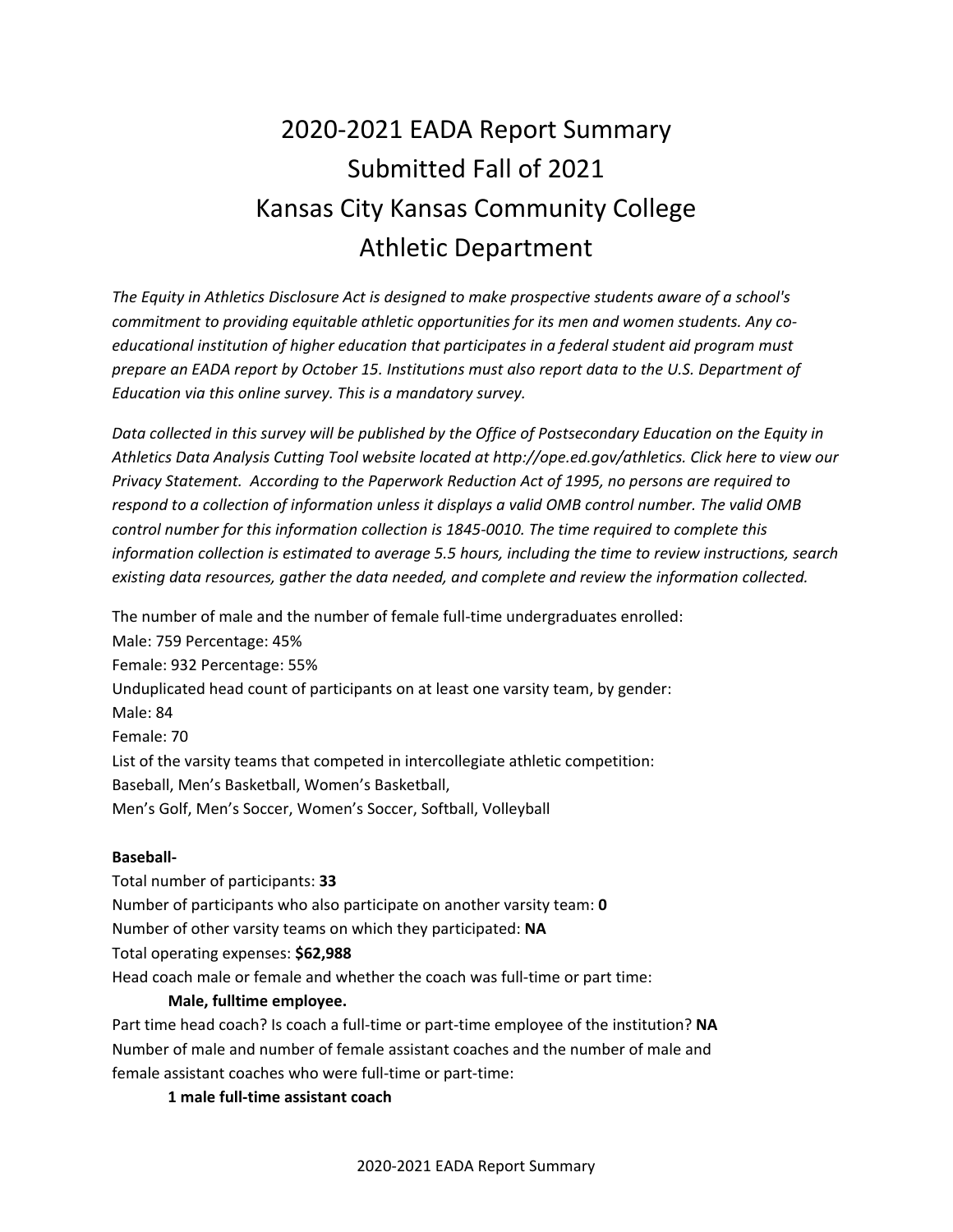Number of part-time assistant coaches who were full-time and part-time employees of the institution:

**NA**

## **Men's Basketball-**

Total number of participants: **12**

Number of participants who also participate on another varsity team: **0**

Number of other varsity teams on which they participated: **NA**

Total operating expenses: **\$ \$43,148**

Head coach male or female and whether the coach was full-time or part time:

## **Male, full-time employee.**

Part time head coach? Is coach a full-time or part-time employee of the institution? **NA** Number of male and number of female assistant coaches and the number of male and female assistant coaches who were full-time or part-time:

## **1 full-time male assistant**

Number of part-time assistant coaches who were full-time and part-time employees of the institution:

# **NA**

# **Women's Basketball-**

Total number of participants: **14**

Number of participants who also participate on another varsity team: **0**

Number of other varsity teams on which they participated: **0**

Total operating expenses: **\$38,979**

Head coach male or female and whether the coach was full-time or part time:

# **Male, full-time employee.**

Part time head coach? Is coach a full-time or part-time employee of the institution? **NA** Number of male and number of female assistant coaches and the number of male and female assistant coaches who were full-time or part-time:

# **1 full-time female assistant**

Number of part-time assistant coaches who were full-time and part-time employees of the institution:

#### **NA**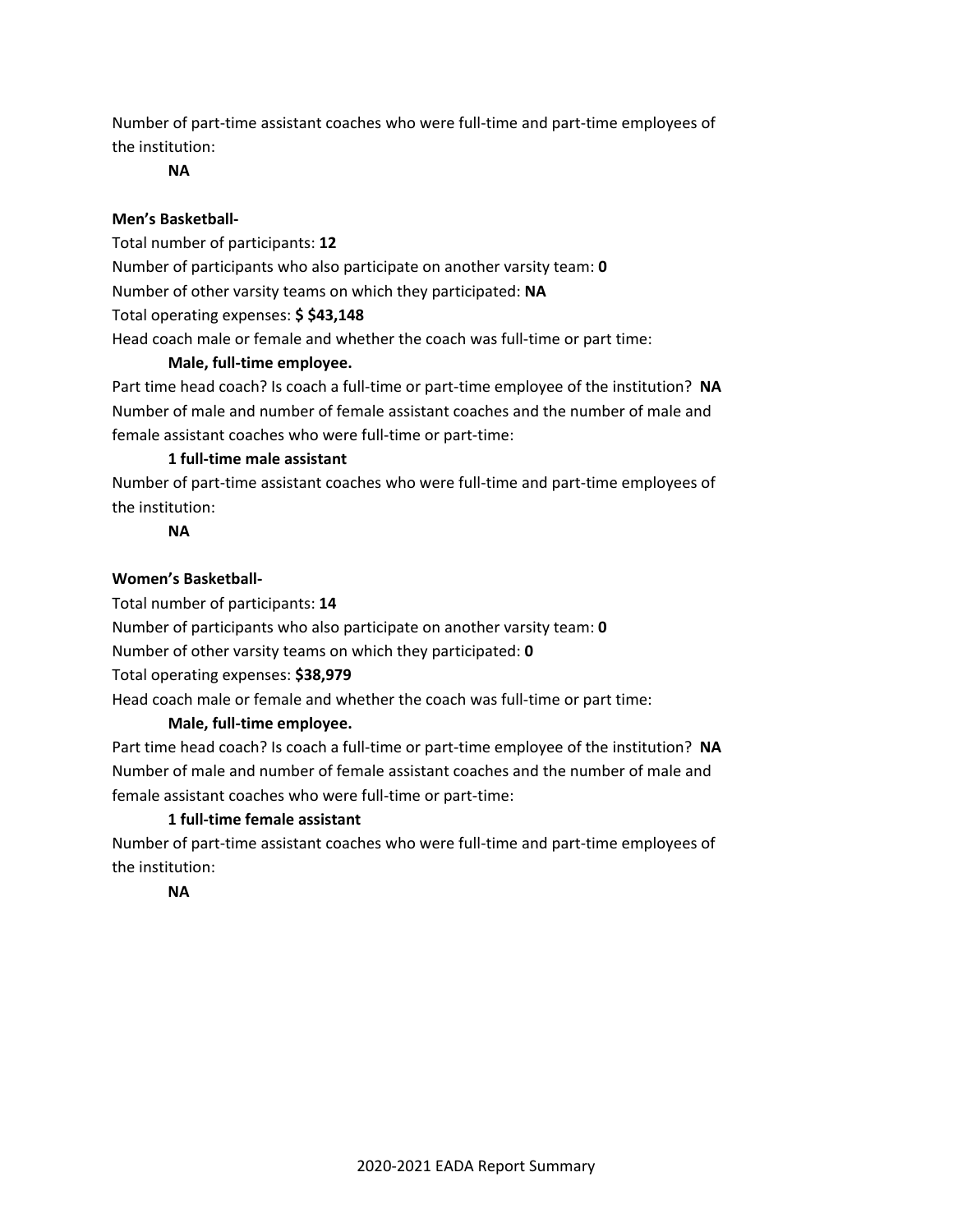## **Golf-**

Total number of participants: **8**

Number of participants who also participate on another varsity team: **0**

Number of other varsity teams on which they participated: **0**

Total operating expenses: **\$22,012**

Head coach male or female and whether the coach was full-time or part time:

## **Male, full-time.**

Part time head coach? Is coach a full-time or part-time employee of the institution? **Yes** Number of male and number of female assistant coaches and the number of male and female assistant coaches who were full-time or part-time: **0**

Number of part-time assistant coaches who were full-time and part-time employees of the institution: **NA**

## **Men's Soccer**

Total number of participants: **22**

Number of participants who also participate on another varsity team: **0**

Number of other varsity teams on which they participated: **0**

Total operating expenses: **\$24,298.00**

Head coach male or female and whether the coach was full-time or part time:

## **Male, fulltime employee.**

Part time head coach? Is coach a full-time or part-time employee of the institution? **NA** Number of male and number of female assistant coaches and the number of male and female assistant coaches who were full-time or part-time:

# **1 male full-time assistant coach**

Number of part-time assistant coaches who were full-time and part-time employees of the institution:

#### **NA**

# **Women's Soccer-**

Total number of participants: **19**

Number of participants who also participate on another varsity team: **0**

Number of other varsity teams on which they participated: **0**

Total operating expenses: **\$ \$26,172**

Head coach male or female and whether the coach was full-time or part time:

#### **Male, fulltime employee**

Part time head coach? Is coach a full-time or part-time employee of the institution? **NA** Number of male and number of female assistant coaches and the number of male and female assistant coaches who were full-time or part-time:

# **NA**

Number of part-time assistant coaches who were full-time and part-time employees of the institution:

**1 male full-time assistant coach**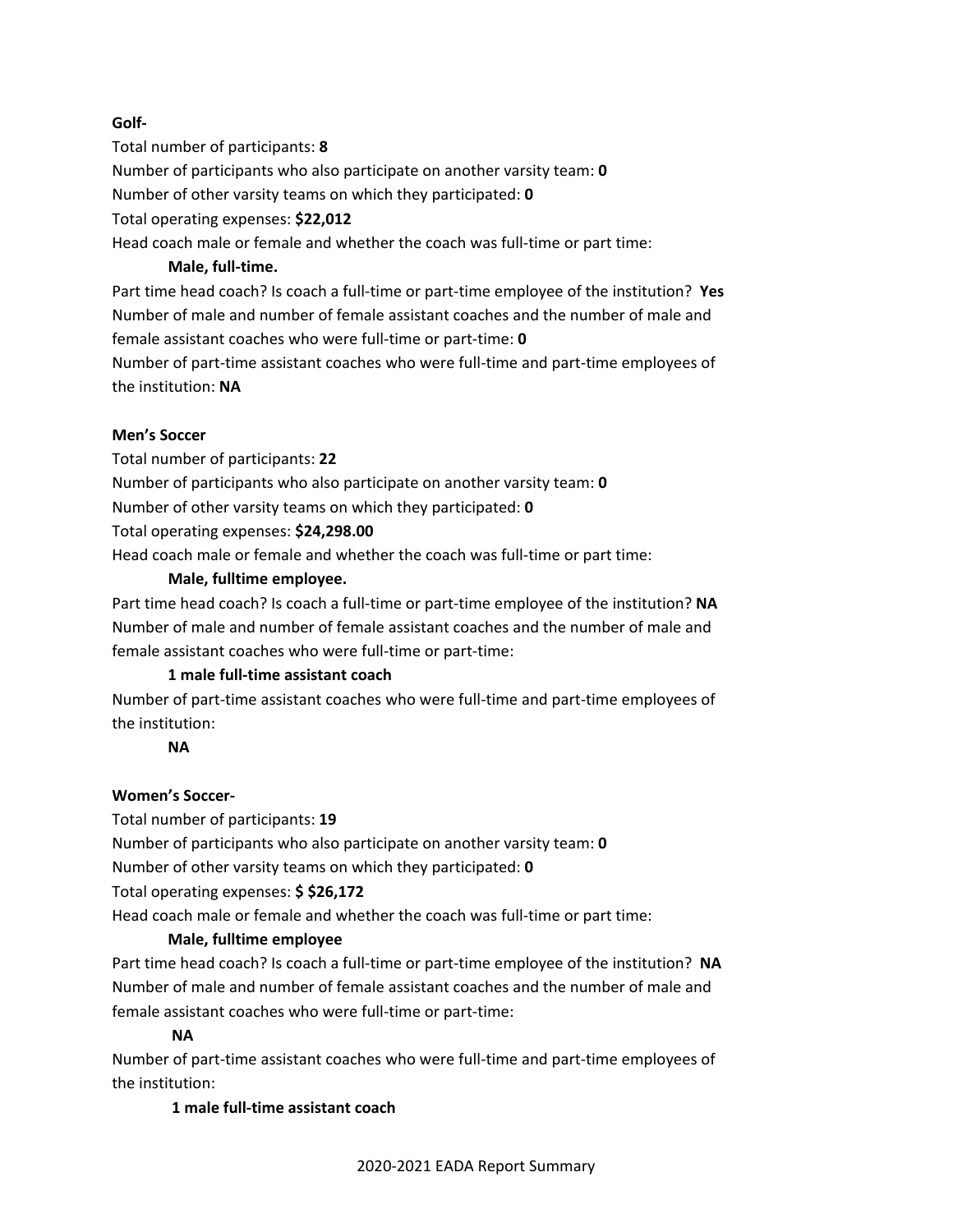#### **Softball-**

Total number of participants: **20**

Number of participants who also participate on another varsity team: **0**

Number of other varsity teams on which they participated: **0**

Total operating expenses: **\$51,405**

Head coach male or female and whether the coach was full-time or part time:

#### **Female, fulltime employee**

Part time head coach? Is coach a full-time or part-time employee of the institution? **NA** Number of male and number of female assistant coaches and the number of male and female assistant coaches who were full-time or part-time:

#### **1 full-time female assistant**

Number of part-time assistant coaches who were full-time and part-time employees of the institution:

**NA**

#### **Volleyball-**

Total number of participants: **14**

Number of participants who also participate on another varsity team: **0**

Number of other varsity teams on which they participated: **0**

Total operating expenses: **\$44,433**

Head coach male or female and whether the coach was full-time or part time:

#### **Female, full-time**

Part time head coach? **NA**

Number of male and number of female assistant coaches and the number of male and female assistant coaches who were full-time or part-time:

#### **NA**

Number of part-time assistant coaches who were full-time and part-time employees of the institution:

**1 female full-time assistant coach**

# **Total revenue attributable to intercollegiate athletic activities:**

Revenue from football: NA Revenue for men's basketball: \$205,431 Revenue for women's basketball: \$207,636 Revenue for all other men's sports combined: \$823,835 Revenue for all other women's sports combined: \$885,192

Total revenues generated across all men's teams and across all women's teams: Men's: \$823,835 Women's: \$885,192